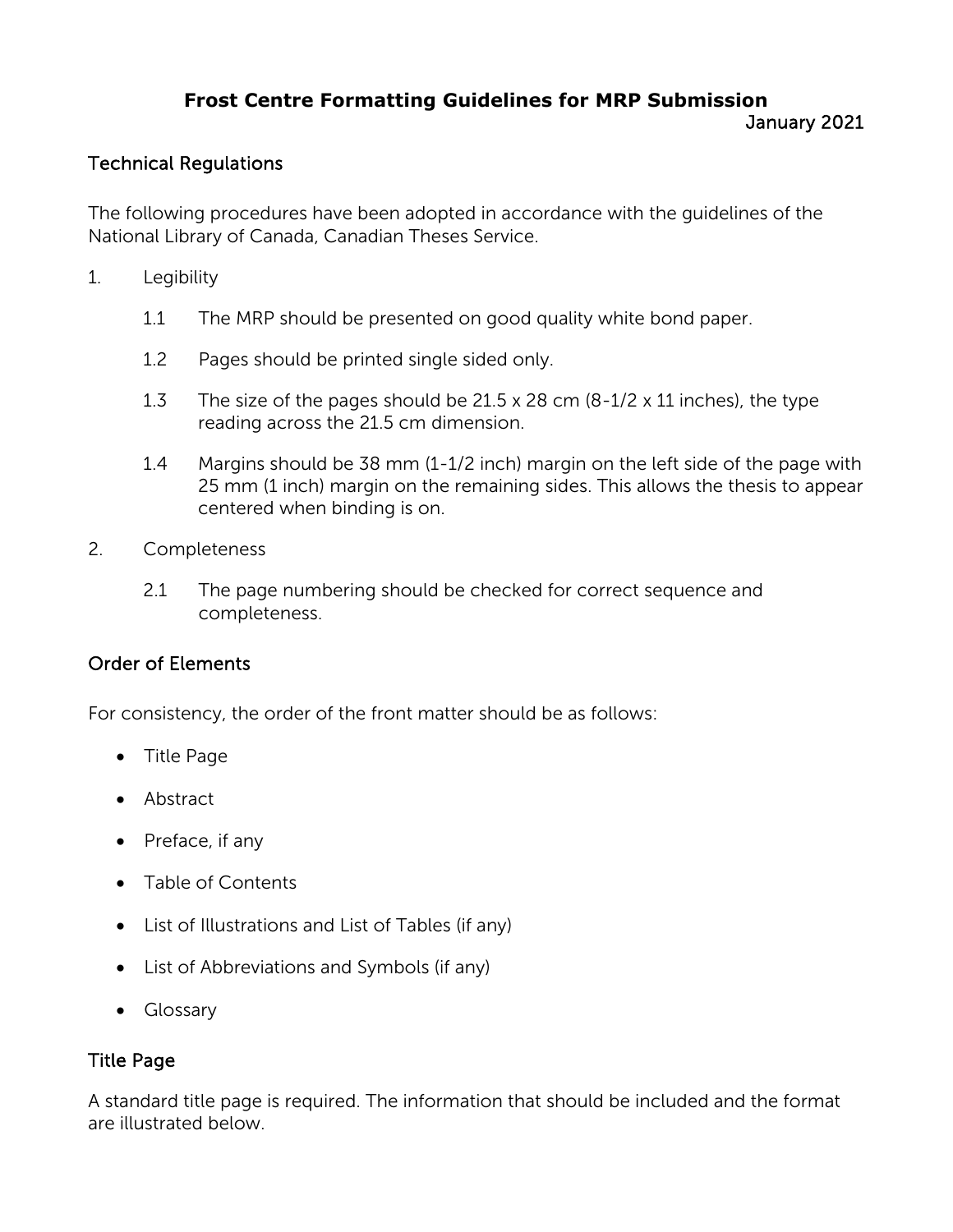# Abstract

Each MRP must contain an abstract. It must include the title "ABSTRACT", the MRP title, the author's name, and a summary. Make sure that you do not exceed 150 words. The abstract should state the purpose, method, results, and conclusions of the MRP. The inclusion of keywords at the bottom of the page is recommended.

### Oversize and Undersize Material

When the size of drawings, charts, tables, etc. does not remain within the normal margins, these margins may be reduced to 1.3cm on the right and 2.54cm on the left. Since a further reduction would not allow the volume to be bound, it may be necessary either to fold the material, making sure the folds lie within the prescribed limits, or to place the material in an envelope which will eventually go into a pocket at the back of the bound volume. Material of a smaller than standard size, such as a photograph, should be securely mounted on standard paper.

## Number of University Copies

One bound copy is required for the university to be kept in the Frost Centre. Binding can be either coil-bound or comb-bound, depending on the size of the document.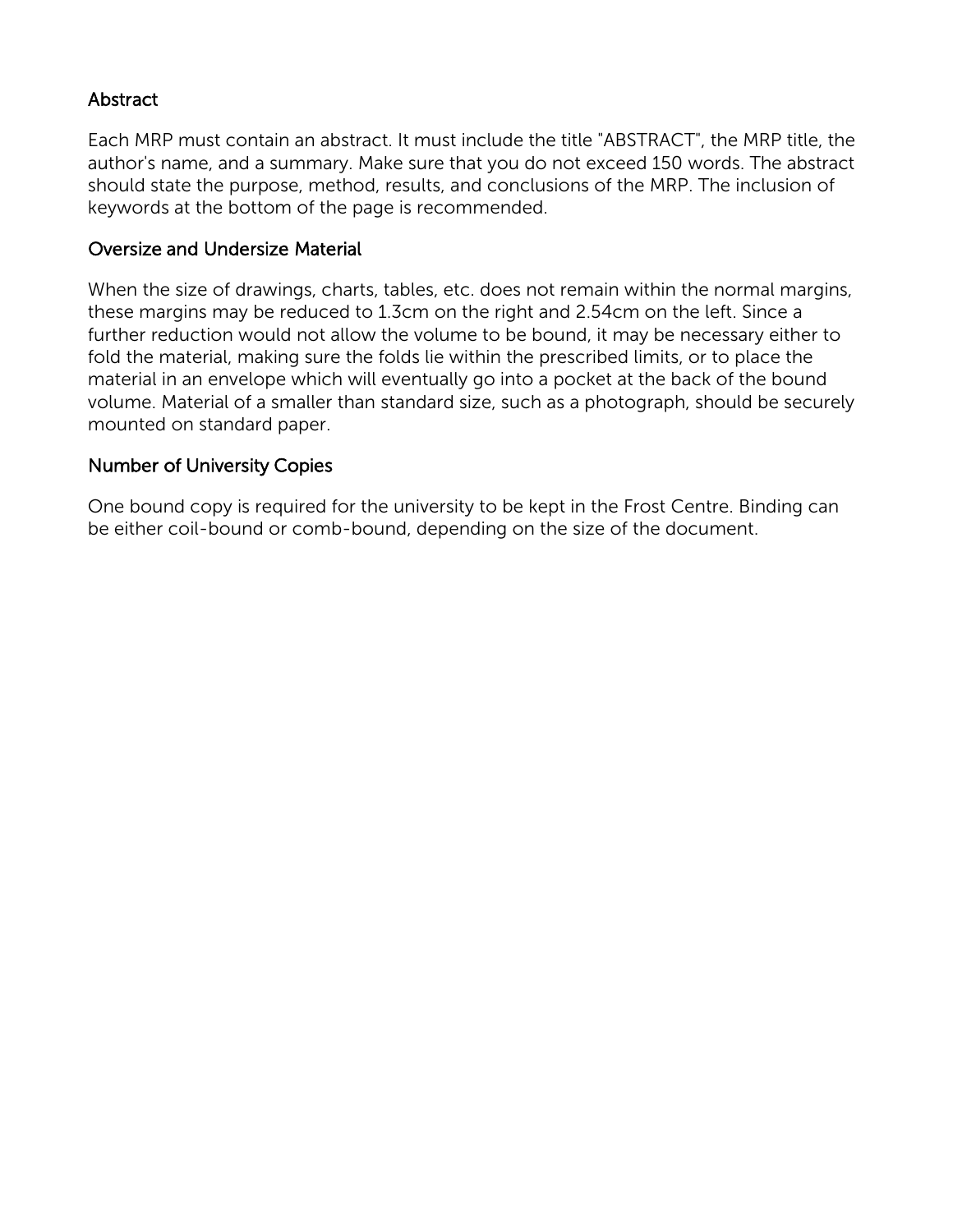SAMPLE ONLY: Front Page of MRP

## THE UTILIZATION OF FISH RESOURCES BY THE COAST TSIMSHIAN: PREDICTINGOPTIMAL PATTERNS OF EXPLOITATION

An MRP Submitted to the Committee on Graduate Studies in Partial Fulfillment of the Requirements for the Degree of Master of Arts in the Faculty of Arts and Science

# TRENT UNIVERSITY Peterborough, Ontario, Canada

© Copyright by Richard William Nolan 2009 (Year formally approved) Canadian Studies and Indigenous Studies M.A. Graduate Program September 2020 (Convocation month & year)